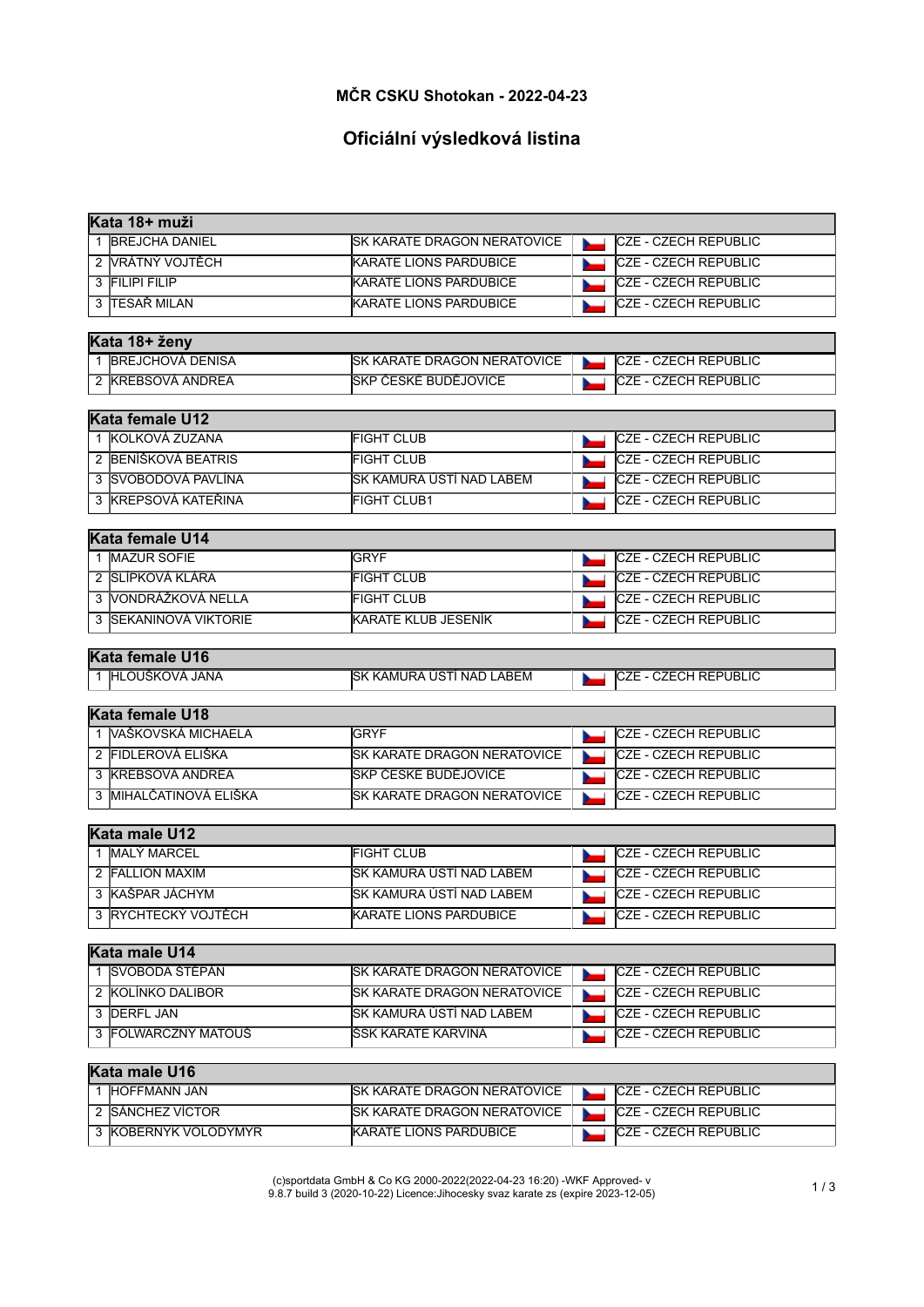#### **MČR CSKU Shotokan - 2022-04-23**

# **Oficiální výsledková listina**

| 3 ŽÍLA PAVEL                                           | ŠSK KARATE KARVINÁ            | <b>CZE - CZECH REPUBLIC</b> |  |  |  |  |  |
|--------------------------------------------------------|-------------------------------|-----------------------------|--|--|--|--|--|
| Kata male U18                                          |                               |                             |  |  |  |  |  |
| 1 VEDRAL DAVID                                         | <b>GRYF</b>                   | <b>CZE - CZECH REPUBLIC</b> |  |  |  |  |  |
| 2 VRÁTNÝ VOJTĚCH                                       | <b>KARATE LIONS PARDUBICE</b> | CZE - CZECH REPUBLIC        |  |  |  |  |  |
| 3 STRNAD MICHAL                                        | SKP ČESKÉ BUDĚJOVICE          | CZE - CZECH REPUBLIC        |  |  |  |  |  |
| 3 FIDLER JAKUB                                         | SK KARATE DRAGON NERATOVICE   | <b>CZE - CZECH REPUBLIC</b> |  |  |  |  |  |
|                                                        |                               |                             |  |  |  |  |  |
| Kumite ml. žáci 10-11 let +35 kg                       |                               |                             |  |  |  |  |  |
| 1 FALLION MAXIM                                        | SK KAMURA ÚSTÍ NAD LABEM      | CZE - CZECH REPUBLIC        |  |  |  |  |  |
| 2 SKOUDLIL DAVID                                       | <b>GRYF</b>                   | CZE - CZECH REPUBLIC        |  |  |  |  |  |
| 3 DRUSKA JÁCHYM                                        | <b>FIGHT CLUB</b>             | <b>CZE - CZECH REPUBLIC</b> |  |  |  |  |  |
| 3 MALÝ MARCEL                                          | <b>FIGHT CLUB</b>             | CZE - CZECH REPUBLIC        |  |  |  |  |  |
| Kumite ml. žáci 10-11 let -35 kg                       |                               |                             |  |  |  |  |  |
| 1 KAŠPAR JÁCHYM                                        | SK KAMURA ÚSTÍ NAD LABEM      | <b>CZE - CZECH REPUBLIC</b> |  |  |  |  |  |
| 2 DOUBEK JÁCHYM                                        | <b>FIGHT CLUB</b>             | CZE - CZECH REPUBLIC        |  |  |  |  |  |
| 3 RYCHTECKÝ VOJTĚCH                                    | <b>KARATE LIONS PARDUBICE</b> | CZE - CZECH REPUBLIC        |  |  |  |  |  |
| 3 HOFFMANN FILIP                                       | <b>GRYF</b>                   | CZE - CZECH REPUBLIC        |  |  |  |  |  |
|                                                        |                               |                             |  |  |  |  |  |
| Kumite ml. žákyně 10-11 let +35 kg                     |                               |                             |  |  |  |  |  |
| 1 KREPSOVÁ KATEŘINA                                    | <b>FIGHT CLUB1</b>            | <b>CZE - CZECH REPUBLIC</b> |  |  |  |  |  |
| 2 SIMPSON LILIANA                                      | <b>FIGHT CLUB</b>             | CZE - CZECH REPUBLIC        |  |  |  |  |  |
| 3 SVOBODOVÁ PAVLÍNA                                    | SK KAMURA ÚSTÍ NAD LABEM      | <b>CZE - CZECH REPUBLIC</b> |  |  |  |  |  |
|                                                        |                               |                             |  |  |  |  |  |
| Kumite ml. žákyně 10-11 let -35 kg<br>1 KOLKOVÁ ZUZANA | <b>FIGHT CLUB</b>             | CZE - CZECH REPUBLIC        |  |  |  |  |  |
| 2 BENÍŠKOVÁ BEATRIS                                    | <b>FIGHT CLUB</b>             | <b>CZE - CZECH REPUBLIC</b> |  |  |  |  |  |
| 3 PERNÍKOVÁ ELIŠKA                                     | PANTHERS ČESKÝ KRUMLOV FC     | CZE - CZECH REPUBLIC        |  |  |  |  |  |
|                                                        |                               |                             |  |  |  |  |  |
| 3 PERNÍKOVÁ EVA                                        | PANTHERS ČESKÝ KRUMLOV FC     | <b>CZE - CZECH REPUBLIC</b> |  |  |  |  |  |
| Kumite muži 18+ +75kg                                  |                               |                             |  |  |  |  |  |
| 1 TESAŘ MILAN                                          | <b>KARATE LIONS PARDUBICE</b> | <b>CZE - CZECH REPUBLIC</b> |  |  |  |  |  |
| 2 FILIPI FILIP                                         | <b>KARATE LIONS PARDUBICE</b> | CZE - CZECH REPUBLIC        |  |  |  |  |  |
| 3 CHARVÁT ONDŘEJ                                       | <b>KARATE LIONS PARDUBICE</b> | CZE - CZECH REPUBLIC        |  |  |  |  |  |
|                                                        |                               |                             |  |  |  |  |  |
| Kumite U14 +42kg dívky                                 |                               |                             |  |  |  |  |  |
| 1 MAZUR SOFIE                                          | <b>GRYF</b>                   | CZE - CZECH REPUBLIC        |  |  |  |  |  |
| 2 SEKANINOVÁ VIKTORIE                                  | KARATE KLUB JESENÍK           | CZE - CZECH REPUBLIC        |  |  |  |  |  |
| 3 SLÍPKOVÁ KLÁRA                                       | <b>FIGHT CLUB</b>             | <b>CZE - CZECH REPUBLIC</b> |  |  |  |  |  |
| 3 KUBEČKOVÁ EMMA                                       | <b>GRYF</b>                   | CZE - CZECH REPUBLIC        |  |  |  |  |  |
| Kumite U14 +45kg chlapci                               |                               |                             |  |  |  |  |  |
| 1 MUSIL JAROMÍR                                        | <b>FIGHT CLUB</b>             | <b>CZE - CZECH REPUBLIC</b> |  |  |  |  |  |
| 2 KŘEČEK MAXMILIÁN                                     | <b>GRYF</b>                   | CZE - CZECH REPUBLIC        |  |  |  |  |  |
| 3 SOUREK JAN                                           | <b>GRYF</b>                   | CZE - CZECH REPUBLIC        |  |  |  |  |  |
| 3 FOLWARCZNÝ MATOUŠ                                    | ŠSK KARATE KARVINÁ            | <b>CZE - CZECH REPUBLIC</b> |  |  |  |  |  |
|                                                        |                               |                             |  |  |  |  |  |

(c)sportdata GmbH & Co KG 2000-2022(2022-04-23 16:20) -WKF Approved- v 9.8.7 build 3 (2020-10-22) Licence:Jihocesky svaz karate zs (expire 2023-12-05) 2 / 3